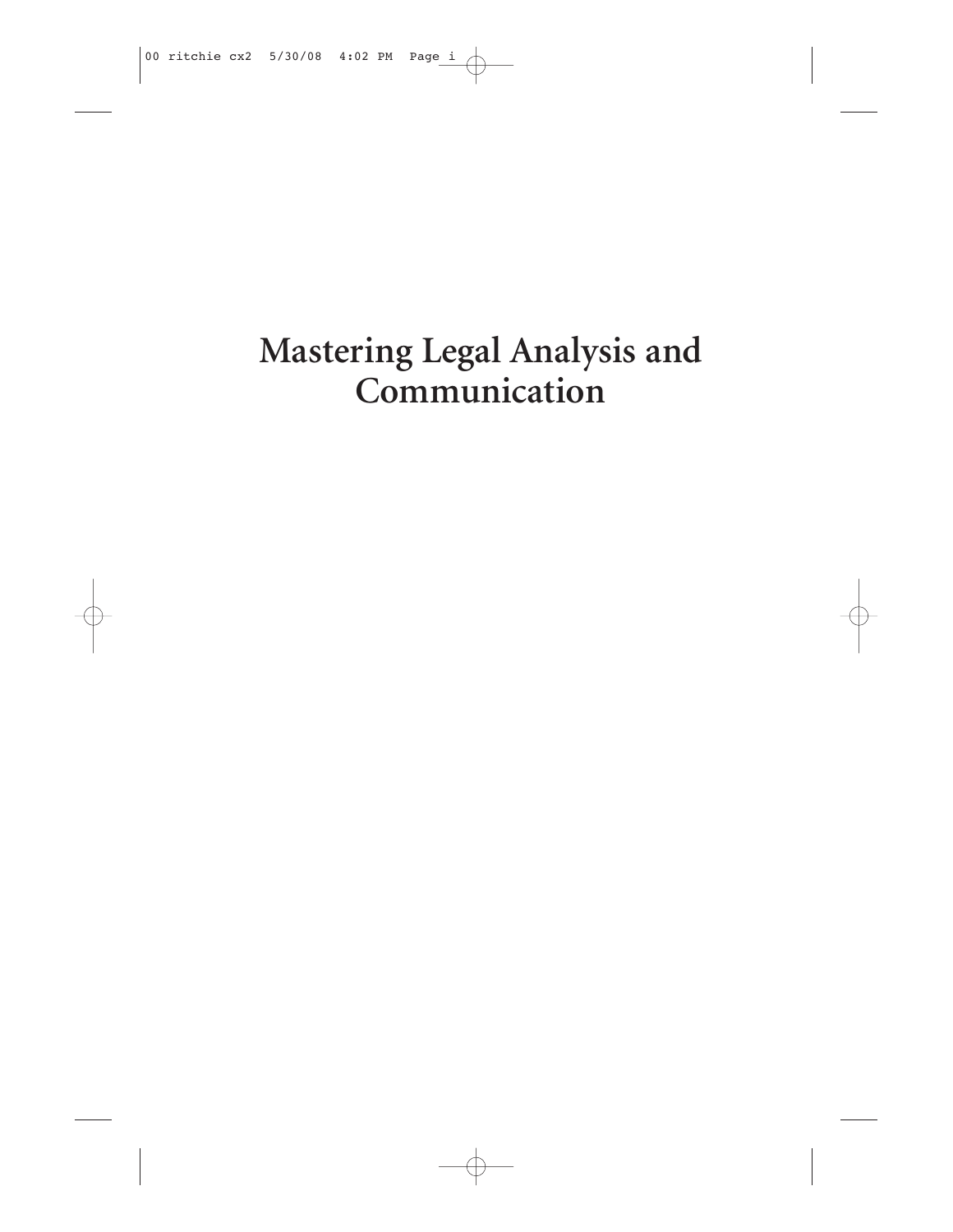#### **Carolina Academic Press Mastering Series** Russell Weaver, Series Editor

**Mastering Bankruptcy** George W. Kuney

**Mastering Civil Procedure** David Charles Hricik

**Mastering Criminal Law** Ellen S. Podgor, Peter J. Henning, Neil P. Cohen

> **Mastering Evidence** Ronald W. Eades

**Mastering Intellectual Property** George W. Kuney

**Mastering Legal Analysis and Communications** David T. Ritchie

> **Mastering Negotiable Instruments** Michael D. Floyd

**Mastering Products Liability** Ronald W. Eades

**Mastering Statutory Interpretation** Linda D. Jellum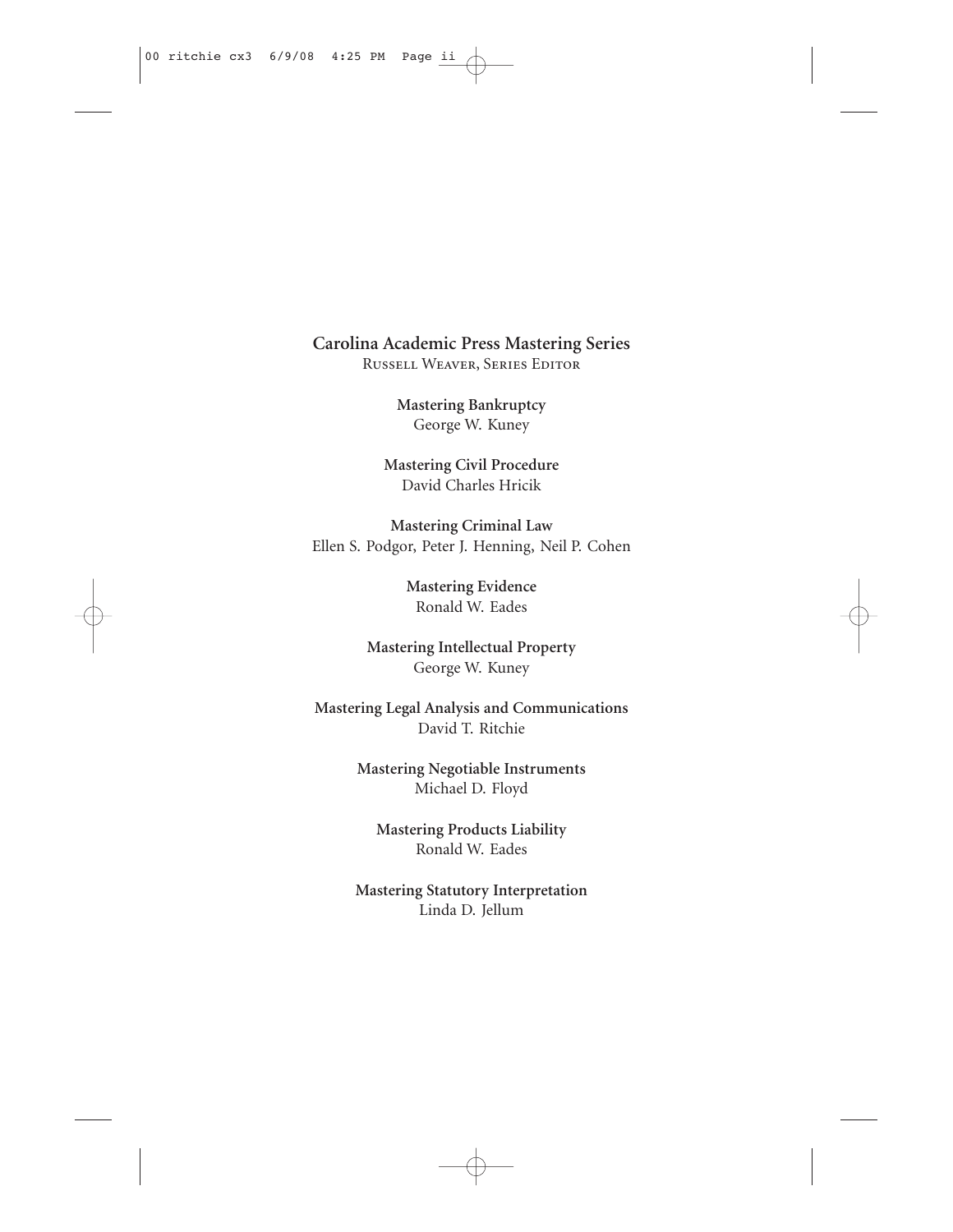## **Mastering Legal Analysis and Communication**

**David T. Ritchie**

Mercer University SCHOOL OF LAW

Carolina Academic Press

Durham, North Carolina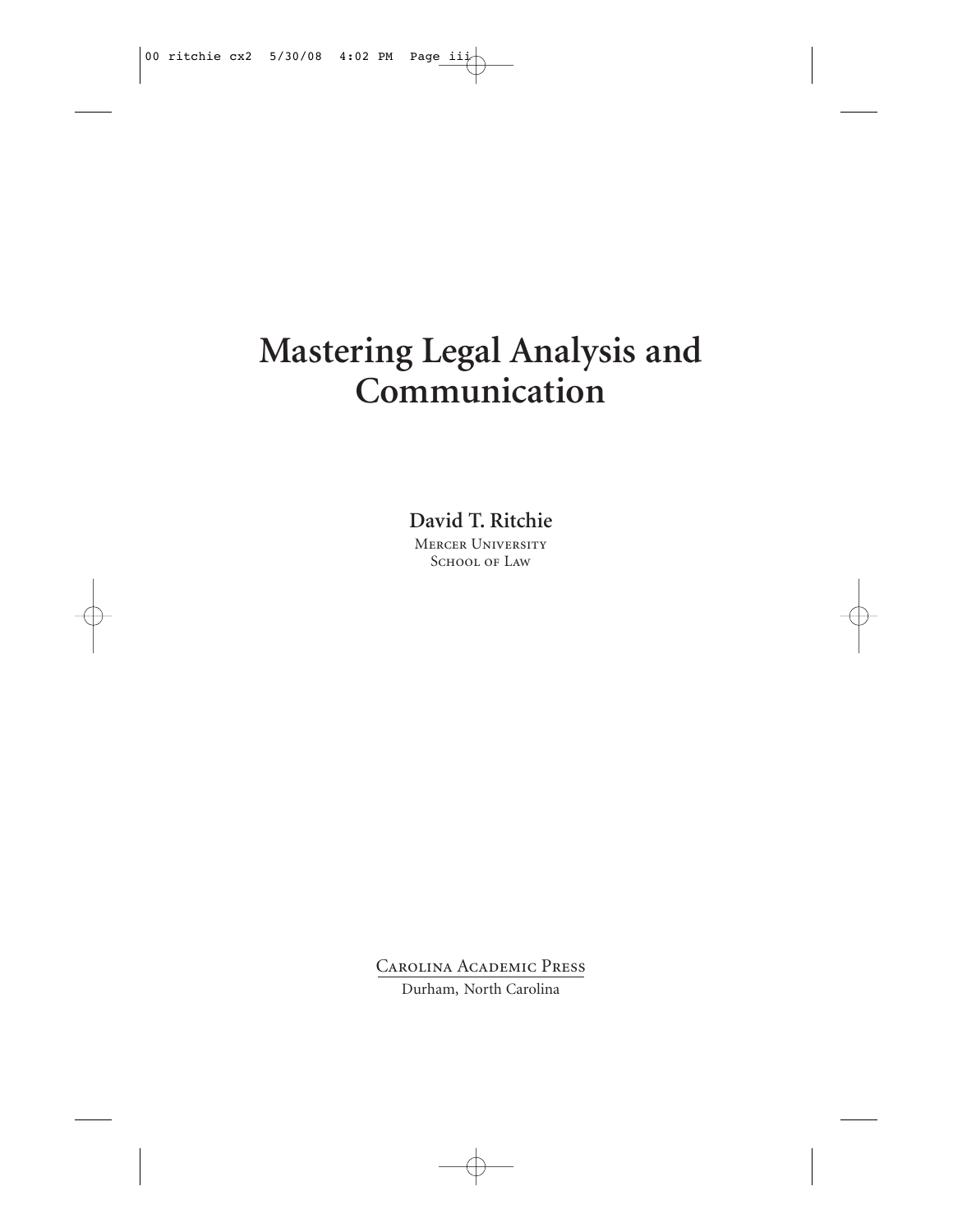Copyright © 2008 David T. Ritchie All Rights Reserved.

Library of Congress Cataloging in Publication Data

Ritchie, David T.

Mastering legal analysis and communication / by David T. Ritchie.

p. cm. -- (Mastering series)

Includes bibliographical references and index.

ISBN 13: 978-1-59460-363-1 (alk. paper)

ISBN 10: 1-59460-363-4 (alk. paper)

1. Law--Interpretation and construction. 2. Law--Methodology. 3. Law--Philosophy. 4. Law--Study and teaching--United States. I. Title. II. Series.

K290.R58 2008 340'.1--dc22

2007046385

Carolina Academic Press 700 Kent Street Durham, NC 27701 Telephone (919) 489-7486 Fax (919) 493-5668 www.cap-press.com

Printed in the United States of America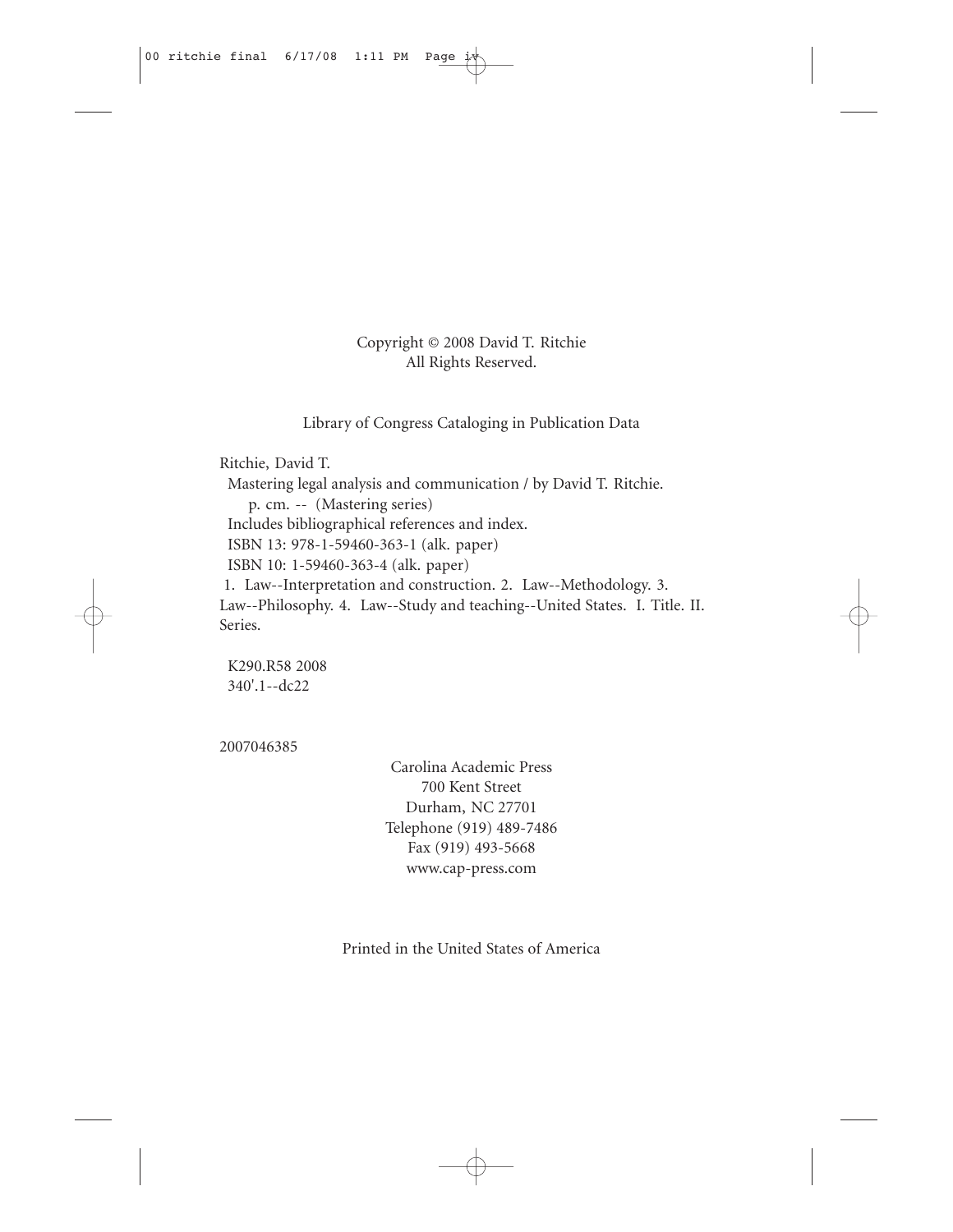*to Courtney and Westley, for all the inspiration you bring*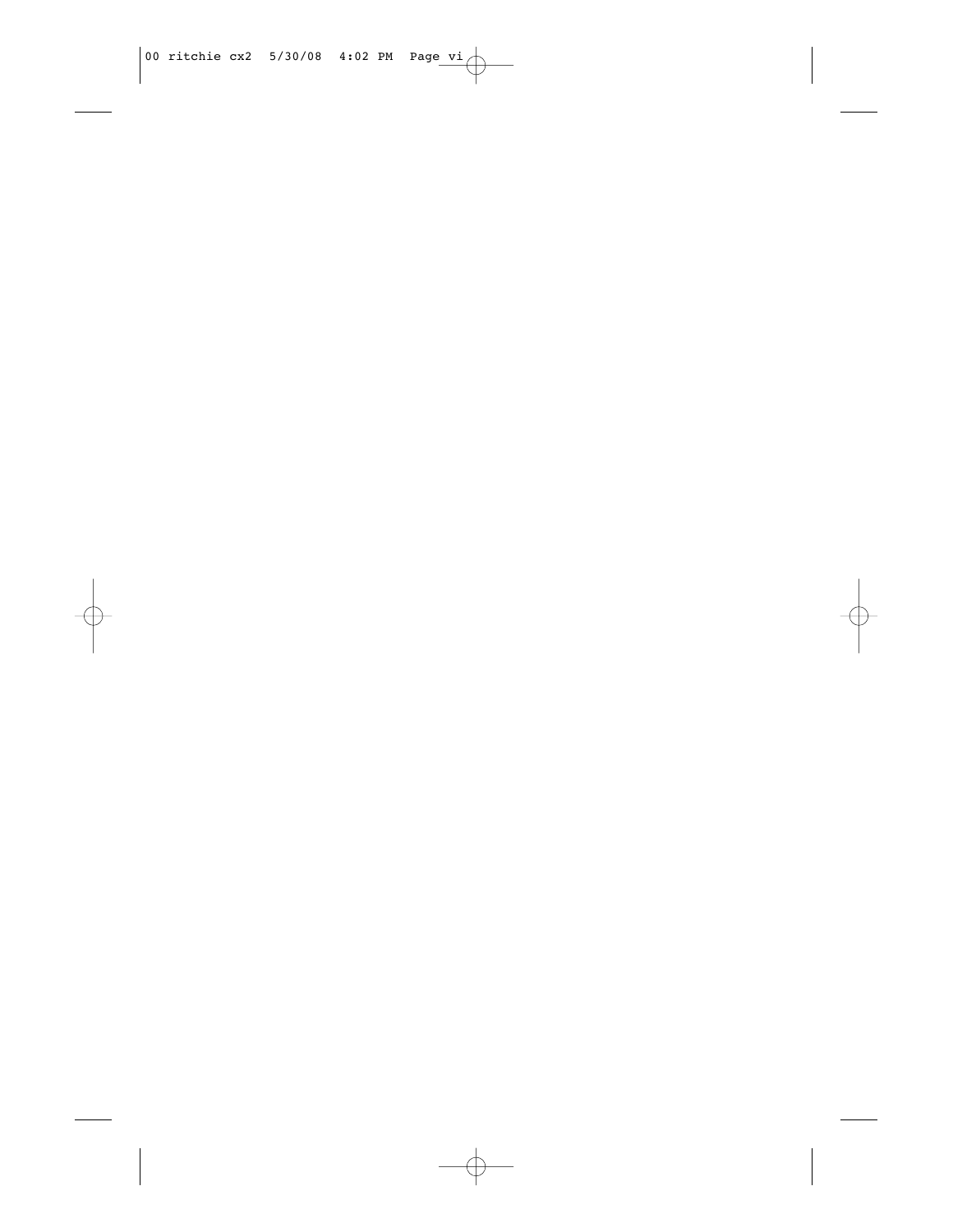# **Contents**

| Series Editor Foreword                                           | xi             |
|------------------------------------------------------------------|----------------|
| Acknowledgments                                                  | xiii           |
| Introduction                                                     | XV             |
| Chapter 1 • Human Reasoning and Legal Analysis                   | $\mathfrak{Z}$ |
| Roadmap to Reasoning and Legal Analysis                          | $\mathfrak{Z}$ |
| I. Introduction                                                  | $\overline{3}$ |
| II. The Nature of Law in the U.S.: Some Basic Ideas              | $\overline{4}$ |
| III. The Structure of Legal Study in the U.S.                    | 10             |
| IV. Thinking and Doing: The Relationship between Legal Analysis  |                |
| and Legal Communication                                          | 15             |
| <b>Differences</b>                                               | 20             |
| V. Conclusion                                                    | 22             |
| Checkpoints                                                      | 24             |
| Chapter 2 • Paradigms and the Process of Legal Analysis          | 25             |
| Roadmap to Using Paradigms in the                                |                |
| Process of Legal Analysis                                        | 25             |
| Making Analytical Skills Manifest in the Domain of the Law<br>Ι. | 25             |
| II. Structuring Your Analysis in Different Contexts              | 27             |
| III. What Paradigms Will I Have to Learn (and Why So Many)?      | 33             |
| A. Case Reading and Briefing                                     | 34             |
| B. Outlining Casebook Doctrines As                               |                |
| Preparation for Examinations                                     | 36             |
| C. Using IRAC on Your Law School Examinations                    | 39             |
| D. Paradigms in Legal Writing Documents                          | 43             |
| 1. Conclusion                                                    | 44             |
| 2. Rules                                                         | 44             |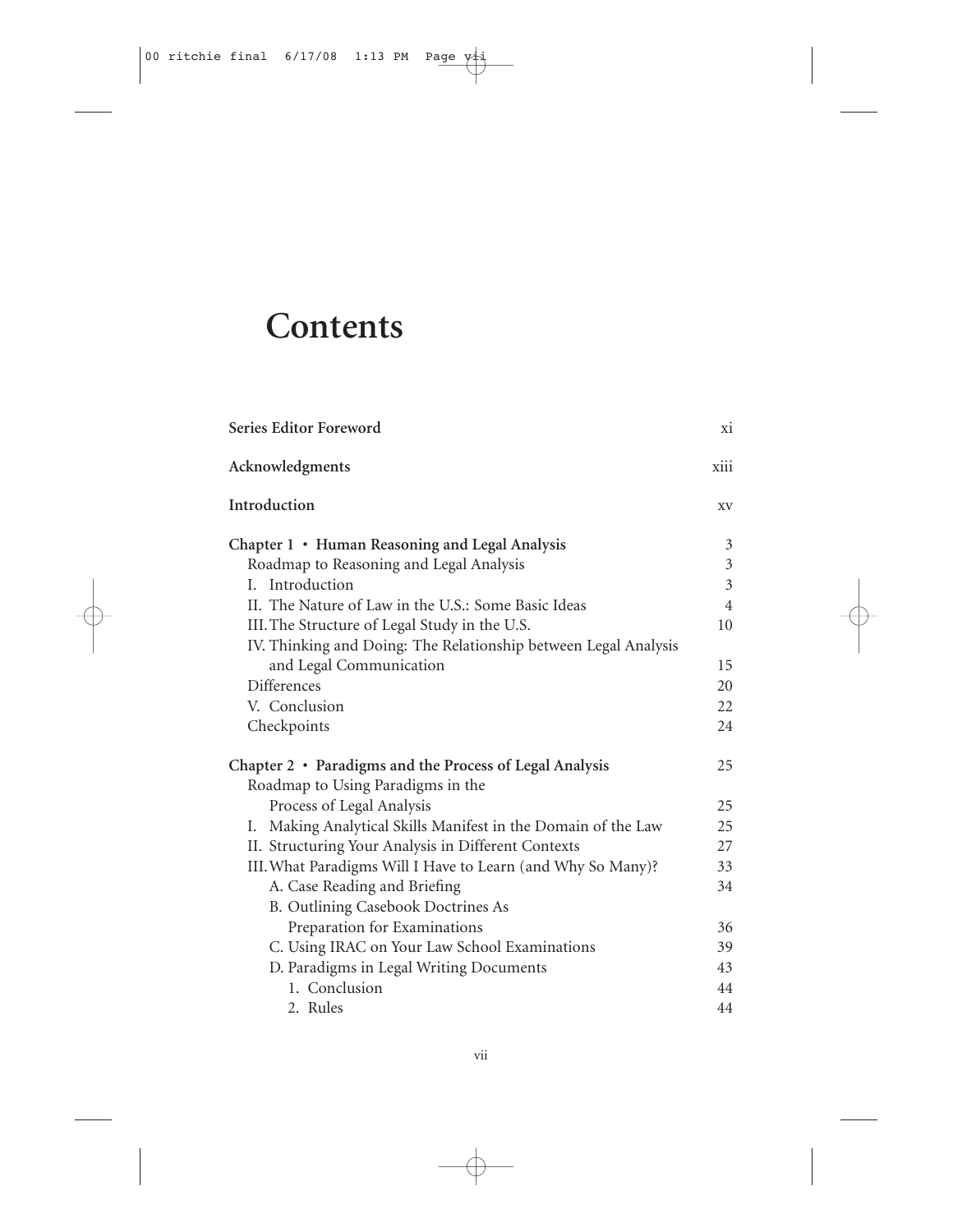| 3. rule Explanation                                             | 44  |
|-----------------------------------------------------------------|-----|
| 4. rule Analysis/Application                                    | 45  |
| 5. Conclusion                                                   | 46  |
| <b>Differences</b>                                              | 46  |
| E. Structuring and Preparing for Oral Argument                  | 48  |
| IV. Commonalities among Paradigmatic Structures                 | 52  |
| V. Using (and Abusing) Paradigms in Legal Analysis              | 53  |
| VI. Conclusion                                                  | 54  |
| Checkpoints                                                     | 55  |
| Chapter 3 · Logic, Rhetoric and Legal Analysis                  | 57  |
| Roadmap to Logic, Rhetoric and Legal Analysis                   | 57  |
| I. Law and Logic                                                | 58  |
| II. Logic in Legal Analysis                                     | 59  |
| A. Formal Logic                                                 | 60  |
| <b>B.</b> Informal Fallacies                                    | 64  |
| C. Pragmatic Logic                                              | 70  |
| Differences                                                     | 74  |
| III. Rhetoric                                                   | 75  |
| IV. Using Analytical Tools Responsibly and with Professionalism | 78  |
| V. Conclusion                                                   | 79  |
| Checkpoints                                                     | 79  |
| Chapter 4 · Advanced Analytical Tools in Legal Analysis         | 81  |
| Roadmap to Advanced Analytical Tools in Legal Analysis          | 81  |
| I. Introduction                                                 | 81  |
| II. Rule-Based Reasoning                                        | 83  |
| A. Balancing Tests                                              | 87  |
| <b>B.</b> Elements Tests                                        | 88  |
| C. Factors Tests                                                | 90  |
| III. Analogical (and Counter-Analogical) Reasoning              | 94  |
| A. Identification of Relevant Precedents                        | 96  |
| B. Discussion and Analysis of the Precedents                    | 98  |
| C. Assessment of What the Precedents Suggest about Your Case    | 100 |
| Examples                                                        | 101 |
| IV. Synthesizing Case Law                                       | 104 |
| Example of a Case Law Synthesis                                 | 107 |
| V. Policy Based Reasoning                                       | 109 |
| VI. Statutory Construction                                      | 112 |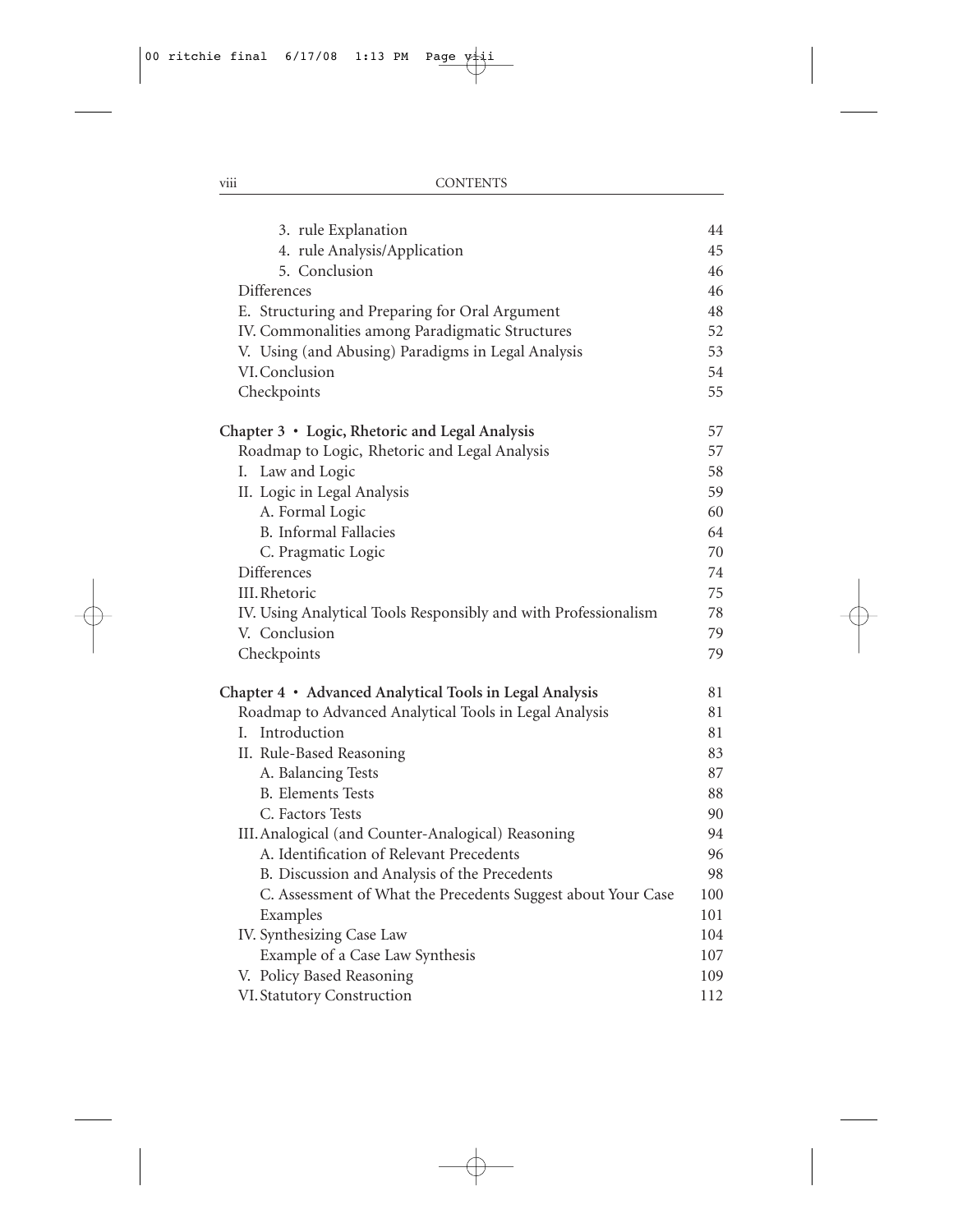| A. Textualism                                                 | 113 |
|---------------------------------------------------------------|-----|
| <b>B.</b> Intentionalism                                      | 114 |
| C. Purposivism                                                | 115 |
| VII. Conclusion                                               | 117 |
| Checkpoints                                                   | 118 |
| Chapter 5 • Complex Legal Analysis and Communication          | 119 |
| Roadmap to Complex Legal Analysis and Communication           | 119 |
| I. Introduction                                               | 119 |
| II. More on Pragmatic Legal Reasoning                         | 121 |
| A. Dewey's Experimental Logic and the Law                     | 122 |
| 1. Experimental Logic in the Process of Human Reasoning       | 123 |
| 2. Legal Reasoning as an Example of Experimental Logic        | 125 |
| B. Implications for Advanced Legal Analysis and Communication | 132 |
| III. Cognitive Metaphor Theory                                | 134 |
| A. Cognitive or Conceptual Metaphor Theory                    | 135 |
| B. Implications for Advanced Legal Analysis and Communication | 139 |
| IV. Narrative, Storytelling, and Legal Reasoning              | 143 |
| A. Narrative Theory                                           | 144 |
| 1. Meaning in Narrative                                       | 145 |
| 2. Content of Narratives                                      | 147 |
| 3. Authoritativeness of Narratives                            | 148 |
| B. Implications for Advanced Legal Analysis and Communication | 150 |
| V. Rhetoric                                                   | 153 |
| A. Classical Rhetoric                                         | 154 |
| B. Implications for Advanced Legal Analysis and Communication | 157 |
| VI. Conclusion                                                | 158 |
| Checkpoints                                                   | 159 |
| Mastering Legal Analysis and Communication Checklist          | 161 |
| Afterword                                                     | 165 |
| Selected Bibliography                                         | 167 |
| Index                                                         | 177 |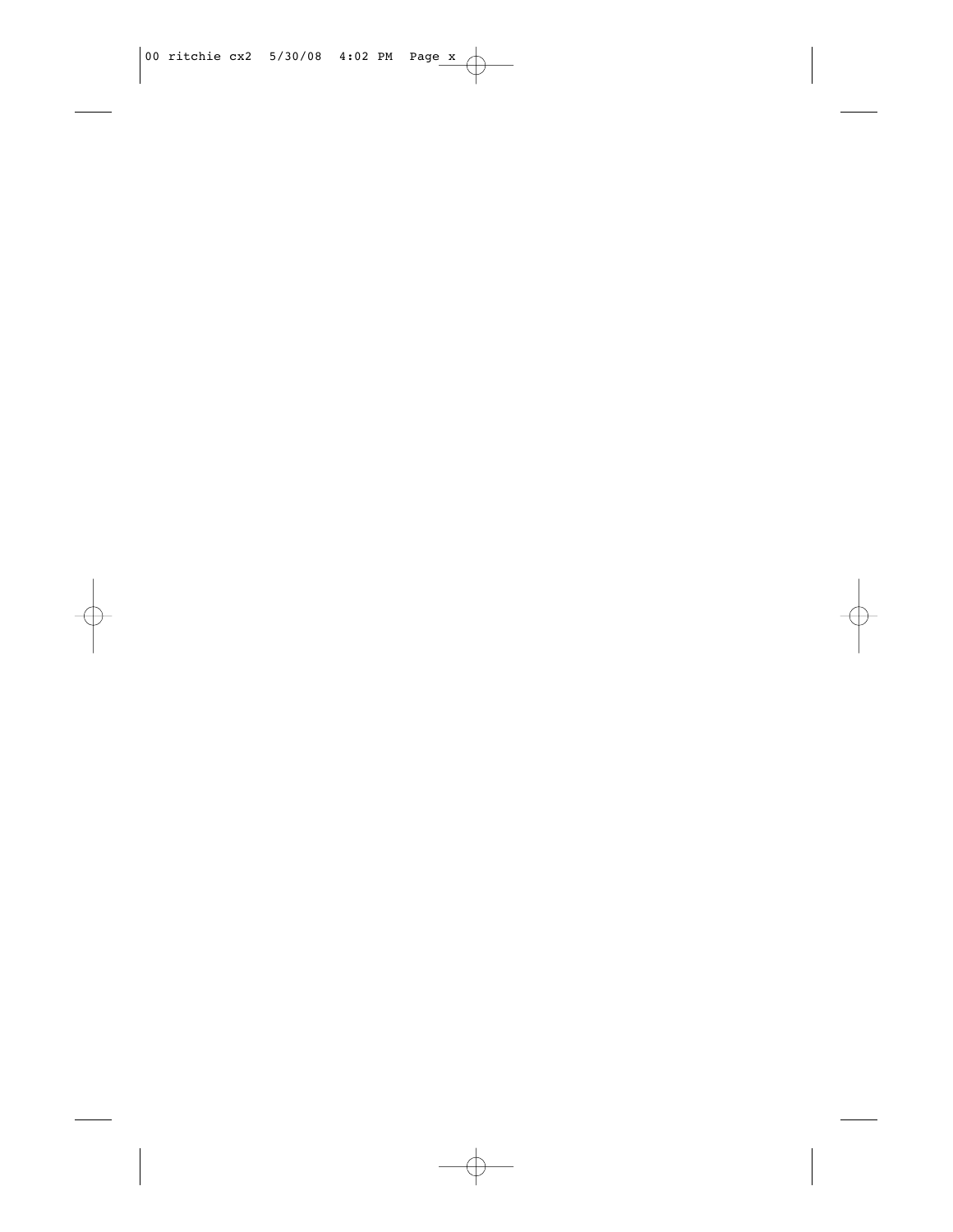#### **Series Editor's Foreword**

The Carolina Academic Press Mastering Series is designed to provide you with a tool that will enable you to easily and efficiently "master" the substance and content of law school courses. Throughout the series, the focus is on quality writing that makes legal concepts understandable. As a result, the series is designed to be easy to read and is not unduly cluttered with footnotes or cites to secondary sources.

In order to facilitate student mastery of topics, the Mastering Series includes a number of pedagogical features designed to improve learning and retention. At the beginning of each chapter, you will find a "Roadmap" that tells you about the chapter and provides you with a sense of the material that you will cover. A "Checkpoint" at the end of each chapter encourages you to stop and review the key concepts, reiterating what you have learned. Throughout the book, key terms are explained and emphasized. Finally, a "Master Checklist" at the end of each book reinforces what you have learned and helps you identify any areas that need review or further study.

We hope that you will enjoy studying with, and learning from, the Mastering Series.

> Russell L. Weaver Professor of Law & Distinguished University Scholar University of Louisville, Louis D. Brandeis School of Law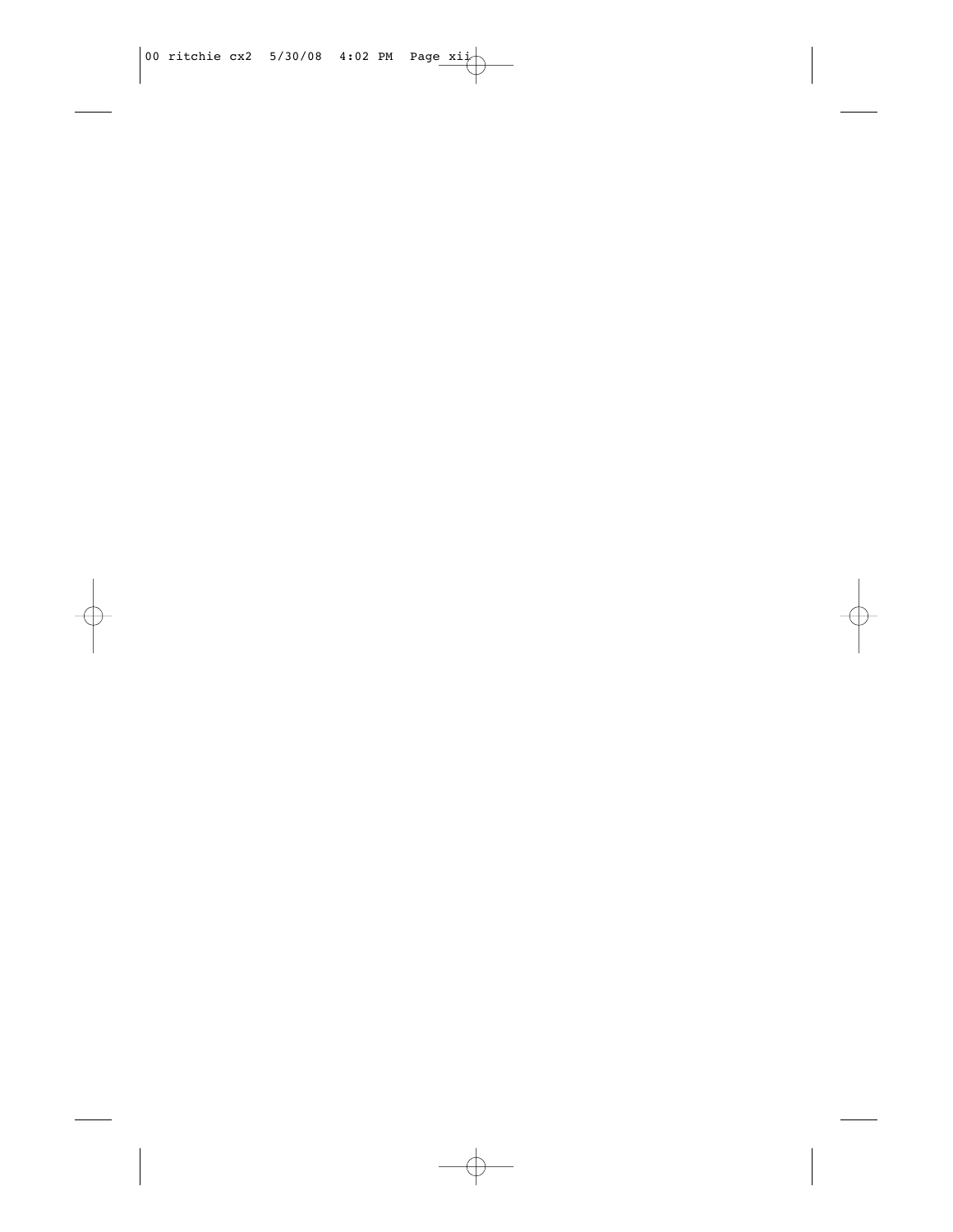### **Acknowledgments**

This work would not have been possible without the support and encouragement of the Dean and Faculty at the Mercer University School of Law. In particular, I have benefitted from the advice and guidance of Linda Edwards, Linda Jellum and Jack Sammons. I am indebted to Jennifer Sheppard, Sue Painter-Thorn, and Karen Sneddon for their constant support and friendship. Throughout my career in the legal academy I have had the good fortune to work with amazing mentors: Steven D. Jamar, Zoyad Motola, Jan Levine, Kathy Stanchi, Ellie Margolis, Michael Smith, Kristen Gerdy, Anthony Neidwiecki, Cheyney Ryan and Linda Edwards. I would not be where I am today were it not for them.

I am also deeply thankful for the help provided by my assistant Ms. Barbara Churchwell. Finally, I would like to acknowledge the patience and assistance afforded me by Russell Weaver, the general editor of the series, and by Ms. Jennifer Gilchrist at Carolina Academic Press.

I also need to acknowledge the contributions of several scholars in the field for contributing to my understanding of the concepts I discuss in this book. Their work has played an important role in the formation of my views, but any omissions or inaccuracies are my own. They are (listed with the work(s) I found particularly helpful):

Mary Beth Beazley, *Better Writing, Better Thinking: Using Legal Writing Pedagogy in the "Casebook" Classroom (Without Grading Papers)*, 10 Legal WRITING 23 (2004);

\_\_\_\_\_\_\_\_\_\_, A Practical Guide to Appellate Advocacy (2002);

BRIAN BIX, JURISPRUDENCE: THEORY AND CONTEXT (3d ed. 2004);

STEVEN J. BURTON, AN INTRODUCTION TO LAW AND LEGAL REASONING (1995); Linda H. Edwards, Legal Writing: Process, Analysis, and Organization

(4th ed. 2006);

\_\_\_\_\_\_\_\_\_\_, Legal Writing and Analysis (2003);

\_\_\_\_\_\_\_\_\_\_, *The Convergence of Analogical and Dialectical Imaginations in* Legal Discourse, 20 Legal Stup. F. 7 (1996);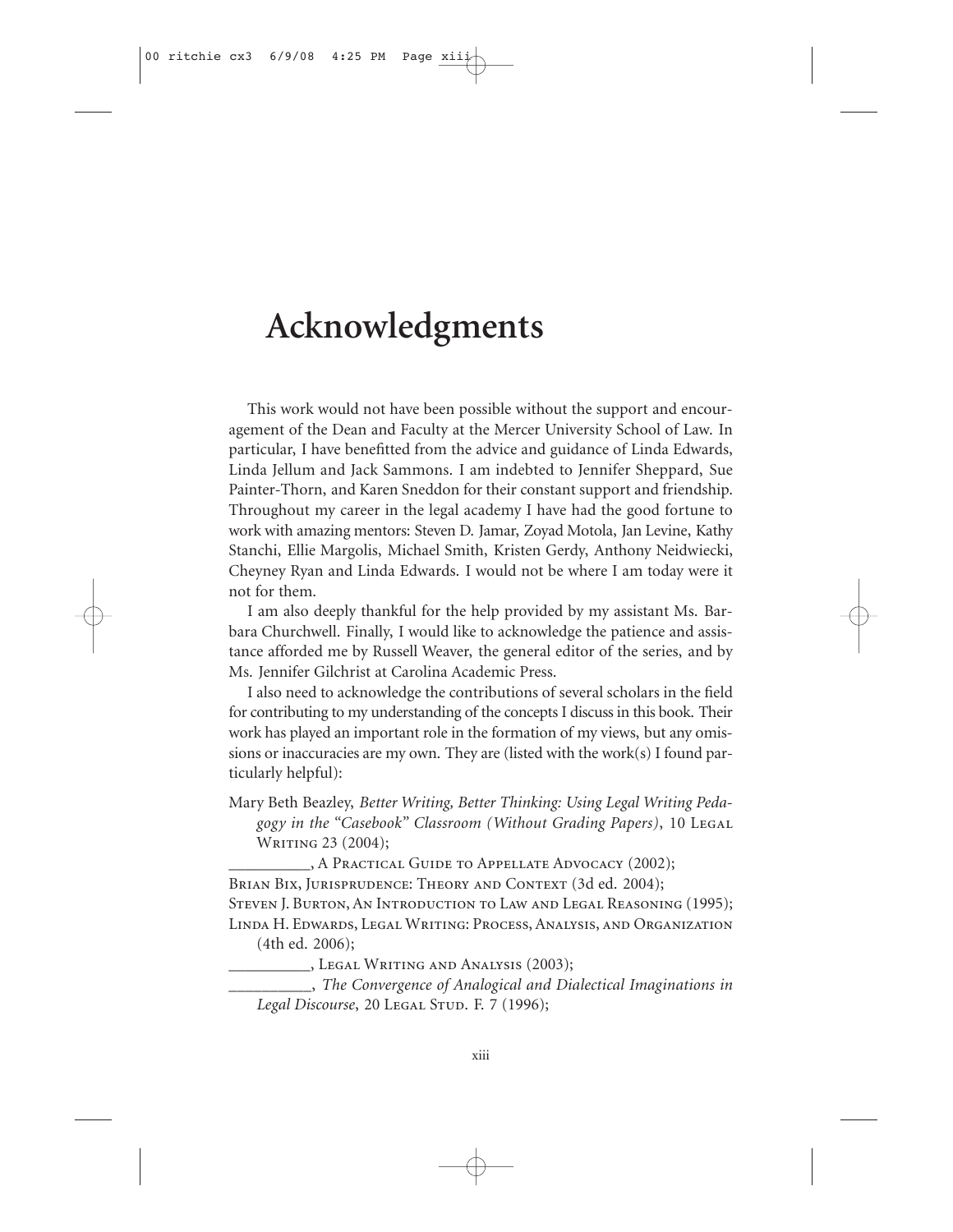PATRICK HURLEY, A CONCISE INTRODUCTION TO LOGIC, 1997 (6TH ED.);

- Linda D. Jellum and David Charles Hricik, Modern Statutory Interpretation: Problems, Theories, and Lawyering Strategies (2006);
- Stefan H. Krieger, *Domain Knowledge and the Teaching of Creative Legal Problem Solving*, 11 Clinical L. Rev. 149 (2004);

Stefan H. Krieger, Richard K. Neumann, Jr., Kathleen H. McManus and Steven D. Jamar, Essential Lawyering Skills: Interviewing, Counseling, Negotiation, and Persuasive Fact Analysis (1999);

- GEORGE LAKOFF & MARK JOHNSON, METAPHORS WE LIVE BY (1980);
- Richard K. Neumann, Jr., Legal Reasoning and Writing: Structure, STRATEGY, AND STYLE, 1998 (3D ED.);
- HERBERT N. RAMY, SUCCEEDING IN LAW SCHOOL (2006);
- David S. Romantz and Kathleen Elliott Vinson, Legal Analysis: The Fundamental Skill (1998);
- PIERRE SCHLAG AND DAVID SKOVER, TACTICS OF LEGAL REASONING (1986);
- Michael R. Smith, *Levels of Metaphor in Persuasive Legal Writing*, 58 Mercer L. Rev. 919 (2007);
- \_\_\_\_\_\_\_\_\_\_, Advanced Legal Writing: Theories and Strategies in Persuasive Writing (2002);
- Ruta K. Stropus and Charlotte D. Taylor, Bridging the Gap Between COLLEGE AND LAW SCHOOL (2001);
- Paul Tidman and Howard Kahane, Logic and Philosophy: A Modern Introduction, 1999 (8th ed.);
- STEVEN L. WINTER, A CLEARING IN THE FOREST (2001).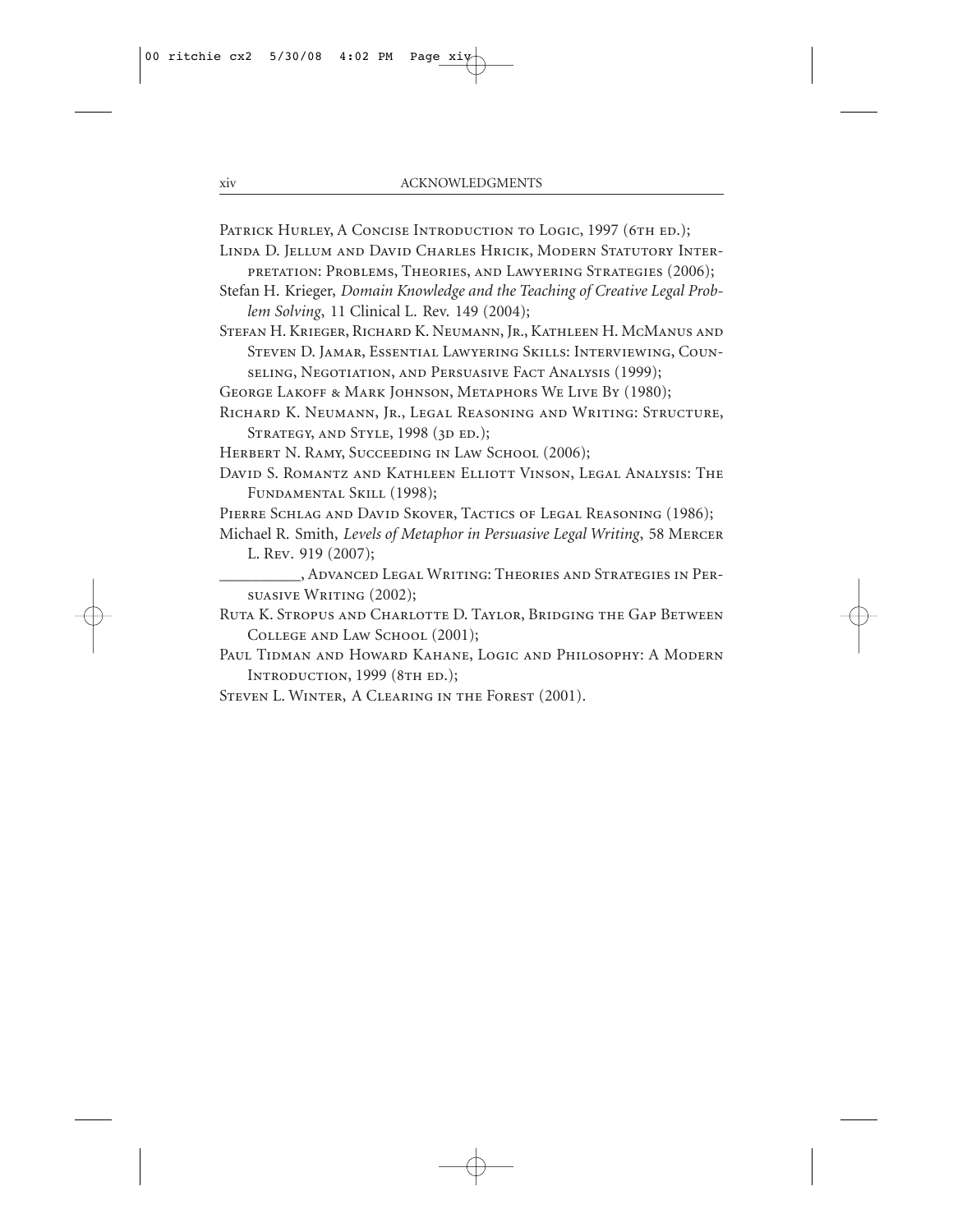#### **Introduction**

This book is designed to help you master the analytical and communication skills you will need to become an expert in the legal profession. The topics covered in what follows are selected to help you both grasp key foundational concepts, and introduce you to advanced ideas that are generally only mastered by experts in the legal system. This book is not meant to substitute for the casebooks and course books that you will have in your law school classes. I have tried very hard to craft this material into a helpful resource that will enable you to navigate the many complex and difficult concepts that you will need to learn and master, explaining to you the processes you can use to make that journey. I hope this book will make that journey easier, and ultimately more rewarding.

There are a great many books that discuss legal reasoning, legal writing, legal research, appellate advocacy, and other lawyering skills. This should come as no surprise, as the legal academy has rightfully (and finally!) focused much more fully on these fundamental aspects of lawyering in recent years. Over the past two decades many people within the legal academy have worked very hard to ensure that your legal education is more comprehensive and well-rounded. The profession has responded to these efforts, and your education is therefore better than it would have been a generation ago.

So many good books have been written in these areas, in fact, that it may seem strange that another is being added to this already crowded field. This volume is meant as an adjunct to the more detailed treatments of legal analysis and communication that you may be assigned. Like other books in the "*Mastering* ..." series, this book is designed to give the reader (whether a novice law student, or a more advanced user), a sense of the landscape of contemporary scholarship and theories on the topic. While not an exhaustive review of all the literature on legal analysis and communication, what follows is a discussion of the major theories and conceptual constructs that one will encounter in a careful study of these vitally important aspects of what it means to be a lawyer in the United States.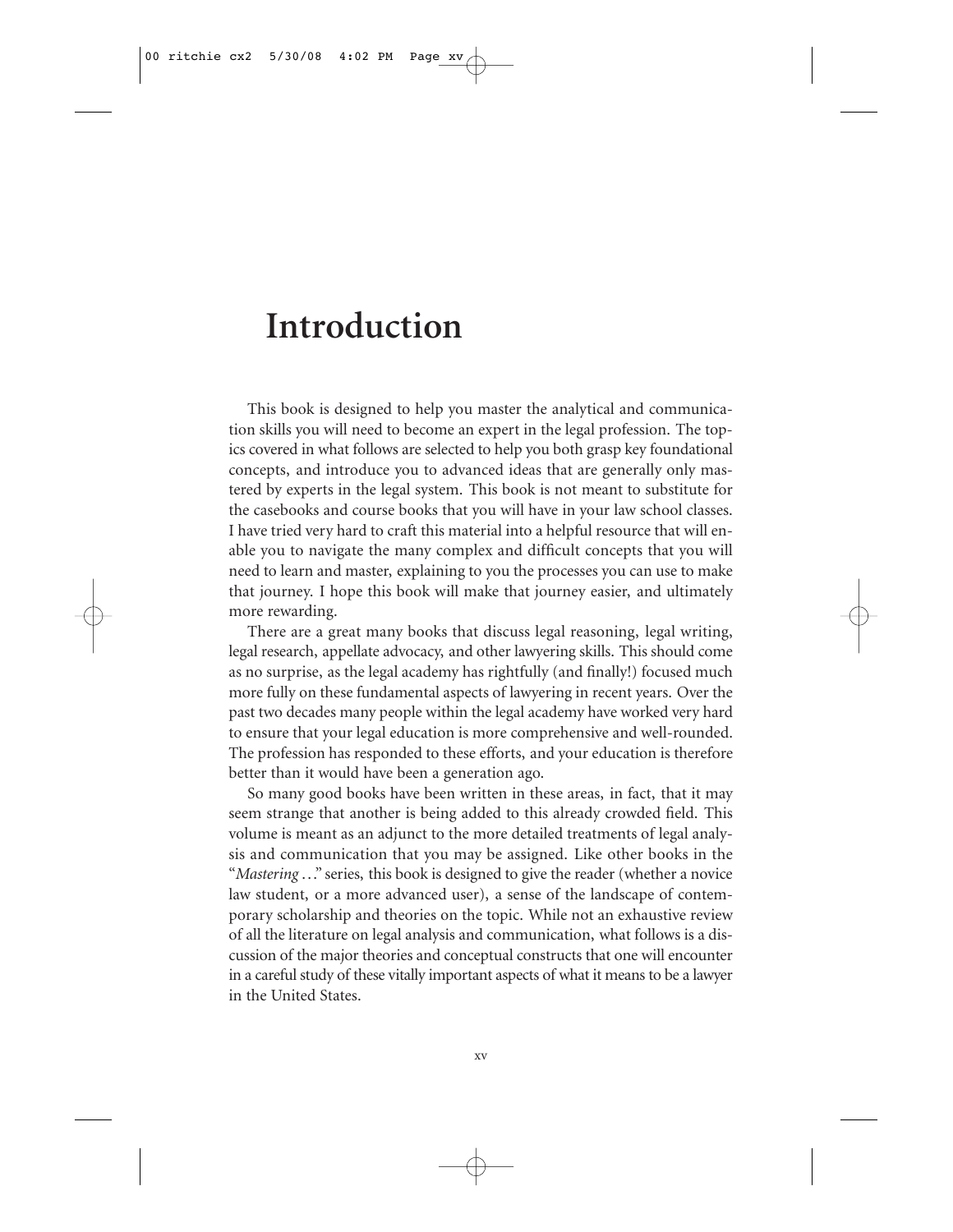Several things should be mentioned here at the outset. First, you will note throughout this book that I use certain terms that may seem a little stilted and abstract. For example, I refer to the legal system in the U.S. as a "discourse community," and an intellectual "domain." I also use the terms "novice" and "expert" fairly extensively. This terminology is not meant to confuse you, or to unnecessarily complicate the discussion (although it may, admittedly, have that effect). Instead, I am attempting to do two things by using this terminology: 1) draw upon recent scholarship about how the legal system in the U.S. works, and 2) utilize more advanced notions of how students learn important concepts in new domains. Stefan H. Krieger, *Domain Knowledge and the Teaching of Creative Legal Problem Solving*, 11 CLINICAL L. REV. 149 (2004).

It is now widely accepted that the legal system in the United States is a distinct "discourse community." JILL J. RAMSFIELD, THE LAW AS ARCHITECTURE: BUILDING LEGAL DOCUMENTS 16-20 (2000). So, when I suggest-as I do throughout the book-that our legal system is a "domain" that utilizes and shapes the analytical and communication skills of its members according to a shared understanding of the individuals initiated into that system, I am drawing upon a more complicated and textured notion of what our conception of the law entails. This more complicated notion of the U.S. legal system will undoubtedly shape your educational experience, no matter where you attend law school. Similarly, when I say that learning and developing certain skills will assist you in moving from "novice" to "expert," that assessment is based on the extensive research that has been conducted by scholars in the profession aimed at better serving the needs of students and the profession. Robin A. Boyle, *Employing Active Learning Techniques and Metacognition in Law School: Shifting Energy from Professor to Student*, 81 U. DET. MERCY L. REV. 1 (2003). Your studies will truly be a journey of discovery that will lead from your introductory notions of how the law operates, to a more textured and complicated understanding that is similar to others who work and practice in the legal system.

The second thing to note is that an attempt has been made to accommodate (if not fully synthesize) competing theories regarding the topics discussed. In some cases the theories within a topic (paradigms in legal writing, for instance) are just different ways of expressing the same idea. On other topics (for example, theories of jurisprudence), the ideas expressed are not necessarily mutually exclusive. I have tried to be as comprehensive in my discussion of the topics discussed as I can, given the constraints of this volume. I have not made an attempt, however, to be neutral in my treatment of the various ideas discussed. Some of the theories found in the literature are better than others. Where appropriate, I have discussed the relative merits of the ideas explored. While this